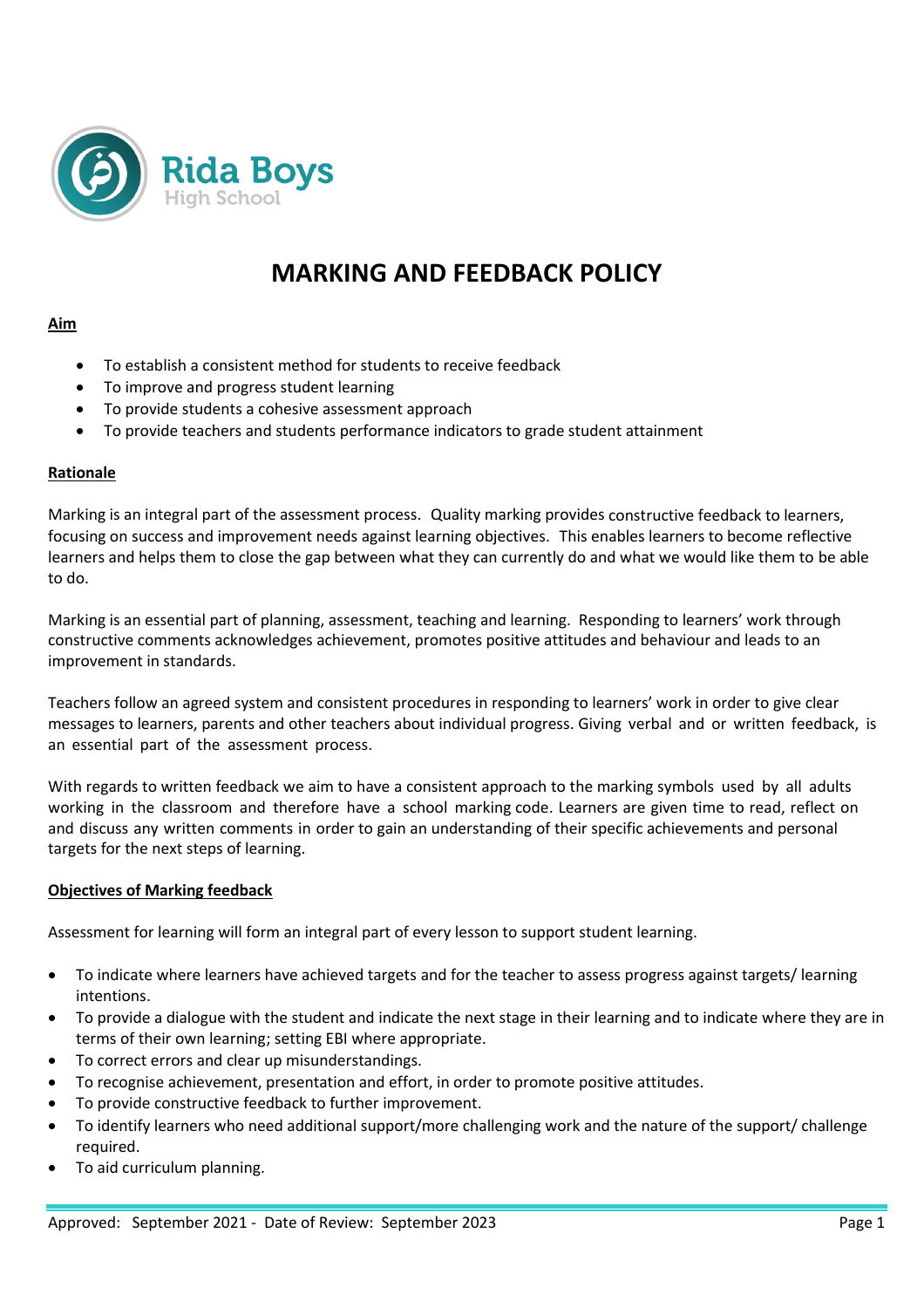- To give learners the opportunity to improve speaking and listening skills by giving them specific and focused opportunities for discussion of their own work or the work of other learners.
- Recognise, encourage and reward learners efforts and progress.
- Help parents and carers to understand the strengths and weaknesses in their child's work.
	- Marking should encourage learners to develop:
		- $\triangleright$  A sense of achievement
		- $\triangleright$  Target setting skills
		- $\triangleright$  Pride and self esteem
		- $\triangleright$  Peer and self-assessment skills

At Rida Boys' High School marking:

- Follows consistent practice throughout the school
- Is positive and constructive with appropriate praise given
- Is related to needs, attainment and ability
- Is related to specific targets, learning objectives and success criteria which are shared and made clear to the learners in advance
- Ensures that learners know how well they are doing and what they need to improve to make further progress
- Provides learners with opportunities to assess their own work and that of others
- Sets targets for learners to ensure learners motivation and involvement in progress
- Establishes a written and/or verbal dialogue between teacher and learner

# **Marking Procedures**

## **Practical points:**

- All work must be marked promptly
- Learners write in **BLUE** Pen
- Learners write a response to teacher response in **PURPLE**
- Peer marking is in **GREEN**
- Teacher intervention / feedback in yellow highlighter
- Teachers marking is in **RED**
- Written comments should be neat, clear, legible and correctly spelled
- Symbols will be used in marking and will be displayed in classrooms and understood by the learners and are used consistently.
- Work may be awarded with class dojo.

# **Quality Marking**

This is used when a student has done a substantial piece of work and it has to be marked away from the student. Teachers focus on both successes against the learning objectives and improvement needs.

When Quality Marking teachers:

- read the entire piece of work.
- use red to mark
- Highlight in yellow for development points
- Provide a focused comment which should help the child to 'close the gap' between what they have achieved and what they could achieve.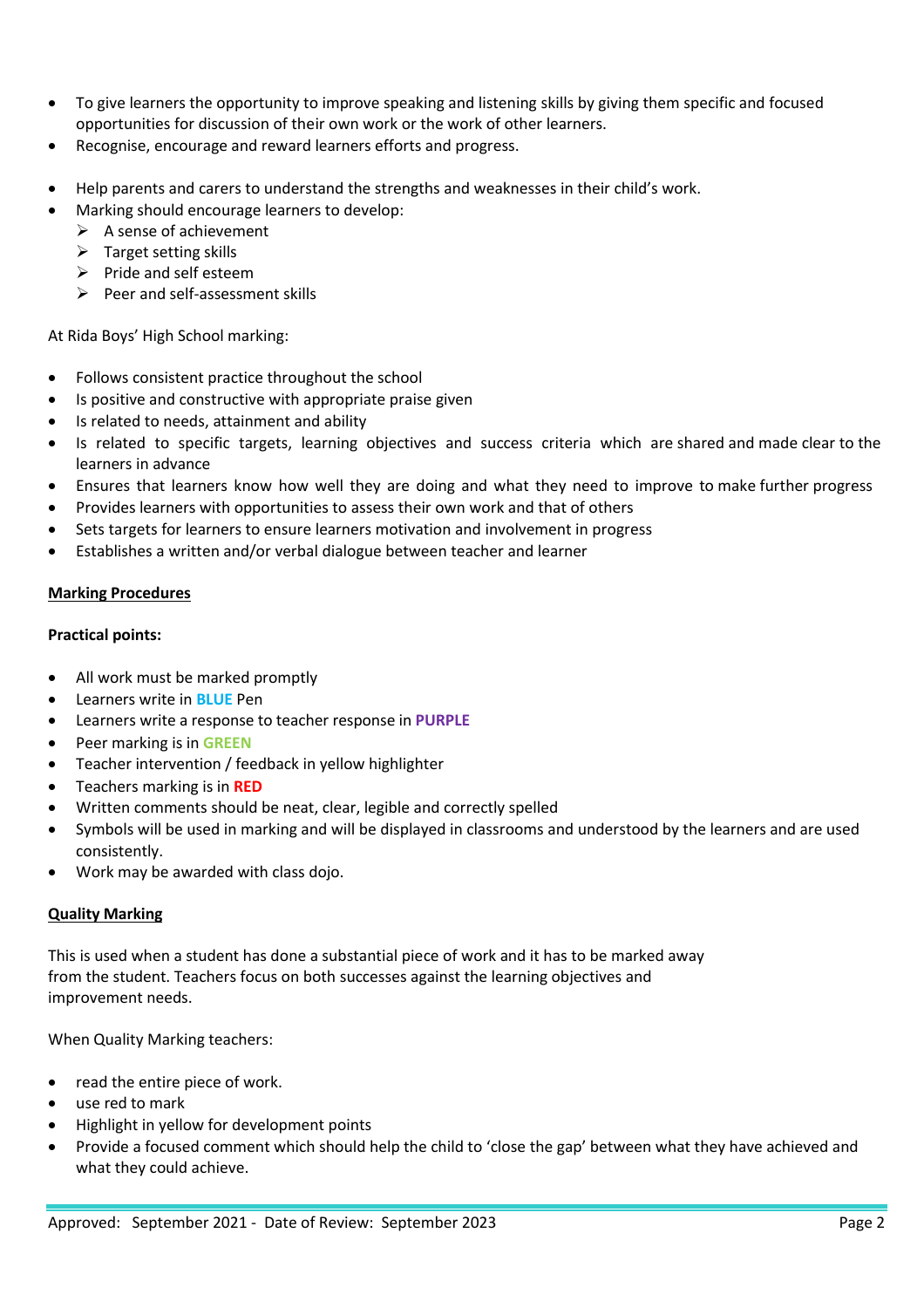## **Learning points:**

- Learners should understand the marking and why work is marked.
- Learners should understand that marking is for improvement not only correction.
- The learning objective must be at the top of each piece of work.
- Marking will usually be focused on a clear learning objective therefore all errors will not be corrected. However, it is important that spellings, reversals of letters and numbers are corrected.
- Marking including comments or prompt questions, will be written in language appropriate to the key stage to indicate what needs to be done to move learning forward and where on the work improvement could be made (use of symbol).
- Written comments should be specific rather than general. Where 'EBIs' suggestions are made, these must help the student know how to make the specific improvement. There are three types of improvement prompt:
	- $\triangleright$  reminder(reminding the student of the learning objective).
	- $\triangleright$  Scaffold seeing an outstanding exemplar helps lessen the load and gives students a high standard to reach for with their work. Reviewing a poor example, picking apart its flaws with the teacher, or improving a weak example of work also helps scaffold their understanding about what is required to improve their own work.
	- $\triangleright$  example (giving exact sentences, words or phrases to copy or follow).
- Time will be allowed for learners to review marking and respond appropriately. During the response time when the learners are following the tasks set to them by the teacher, there must be evidence that learners have responded appropriately (learners initial they have read and completed improvements).
- Teachers will use feedback from marking to inform future learning targets and outcomes.
- Corrections- Spellings repeatedly incorrect teacher to note down correct spelling and students are to write the correct spelling three times in the margin.

#### **Response Time (Key Stage 3)**

Students' need to be given regular classroom time to read any feedback and, most importantly, carry out any improvements on the piece of work. They are unlikely to be able to embed any suggestions for improvement and apply them to future work unless they are given time to respond to feedback.

Teacher modelling 'What a Good One Looks Like' (WAGOLL) and whole-class marking can be used to train learners gradually to be able to identify their own successes and improvement needs, individually or in pairs.

#### **Marking Code for Literacy**

These symbols should be used for feedback and marking in all curricular areas consistently across the school.

| <b>What this means:</b> |                                           |
|-------------------------|-------------------------------------------|
| <b>Sp</b>               | Incorrect spelling $-$ (word underlined)  |
| <b>CL</b>               | Capital letter missing / used incorrectly |
| Λ                       | Word/letter missing                       |
| ៷៷៷៷                    | Grammatical error                         |
| P                       | Punctuation missing or used incorrectly   |
| $^{\prime\prime}$       | New paragraph needed                      |
|                         | What did you mean by this?                |
| VF                      | <b>Verbal Feedback</b>                    |
| √                       | Correct answer                            |
| O                       | Missing full stop or comma                |
| Wo                      | Show your working out                     |

As students gain confidence and knowledge, they should be able to identify and correct their own mistakes.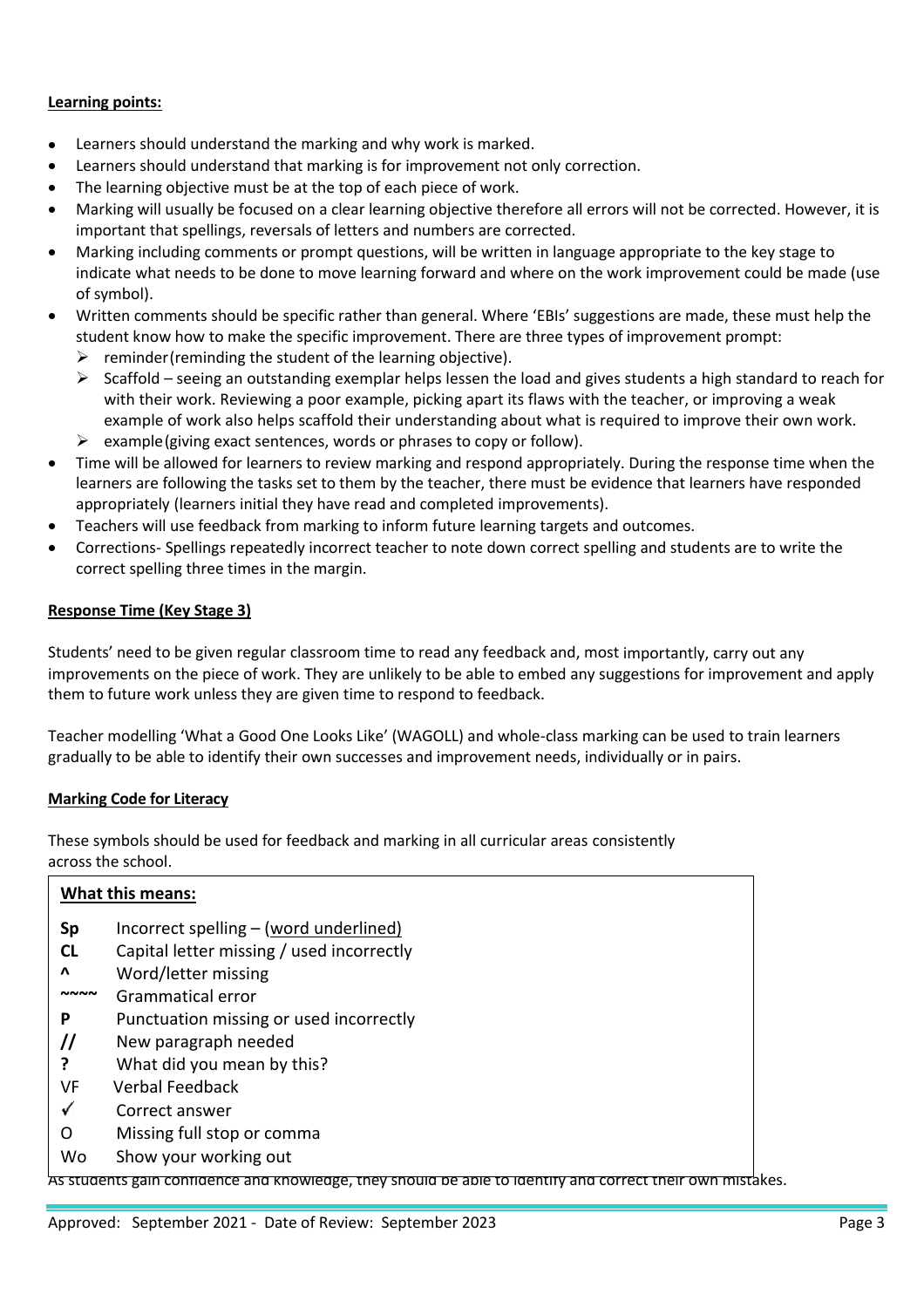## THE MARKING CODE IS DISPLAYED IN EVERY CLASSROOM

#### **Peer and self-assessment**

Peer and self-assessment are not replacements for teacher or practitioner marking and feedback. They are important additional forms of assessment which engage learners in becoming self-critical and independent. Peer and selfassessment is more than learners marking each other's work, it's the idea that we activate students as instructional resources for one another, accessing the huge power of collaborative learning.

Peer and self-assessment are ways in engaging learners in understanding their progress in learning and identifying next steps in their learning that can be used in addition to oral and written feedback from teachers and practitioners. The aim is to involve learners in the analysis and constructive criticism of their own work. Time is built into the lesson for reflection in structured ways.

Learners can play a huge role in improving their own learning and the learning of their peers. Strategies that promote self and peer learning will lead to an increase in motivation and social cohesion within the classroom. Students will access an education that is increasingly personalised as they are engaging with their own difficulties and in addition, students helping others will improve their cognitive elaboration as they are forced to think through ideas more clearly.

Learners do not become self-evaluative overnight; the process needs to be tackled in stages. In the beginning, learners should have the process modelled for them. The teacher may use examples of work and provide a "critique" by thinking aloud using the criteria. Learners need to be taught structures of language which they might use, for example, through an oral prompt or writing frame.

These stems might be used: you have met the criteria here by… this is your best sentence because… you could improve this example further by… you have not met this part of the criteria because… to reach the criteria you need to include more…

Techniques that can be used to activate students as resources for their and their peers learning:

# **Traffic Lights**

This is a technique where students indicate their level of understanding of the learning objectives by signalling a red, yellow or green card. These techniques must be used with a level of individual accountability for the learners. Questions must follow to check understanding or students who signal green could support students who are red, the yellows can listen to the greens and check they understand the work as well as they said they did.

STOP I do not understand Yellow Almost There GREEN Yes I understand

**Verbal feedback VF**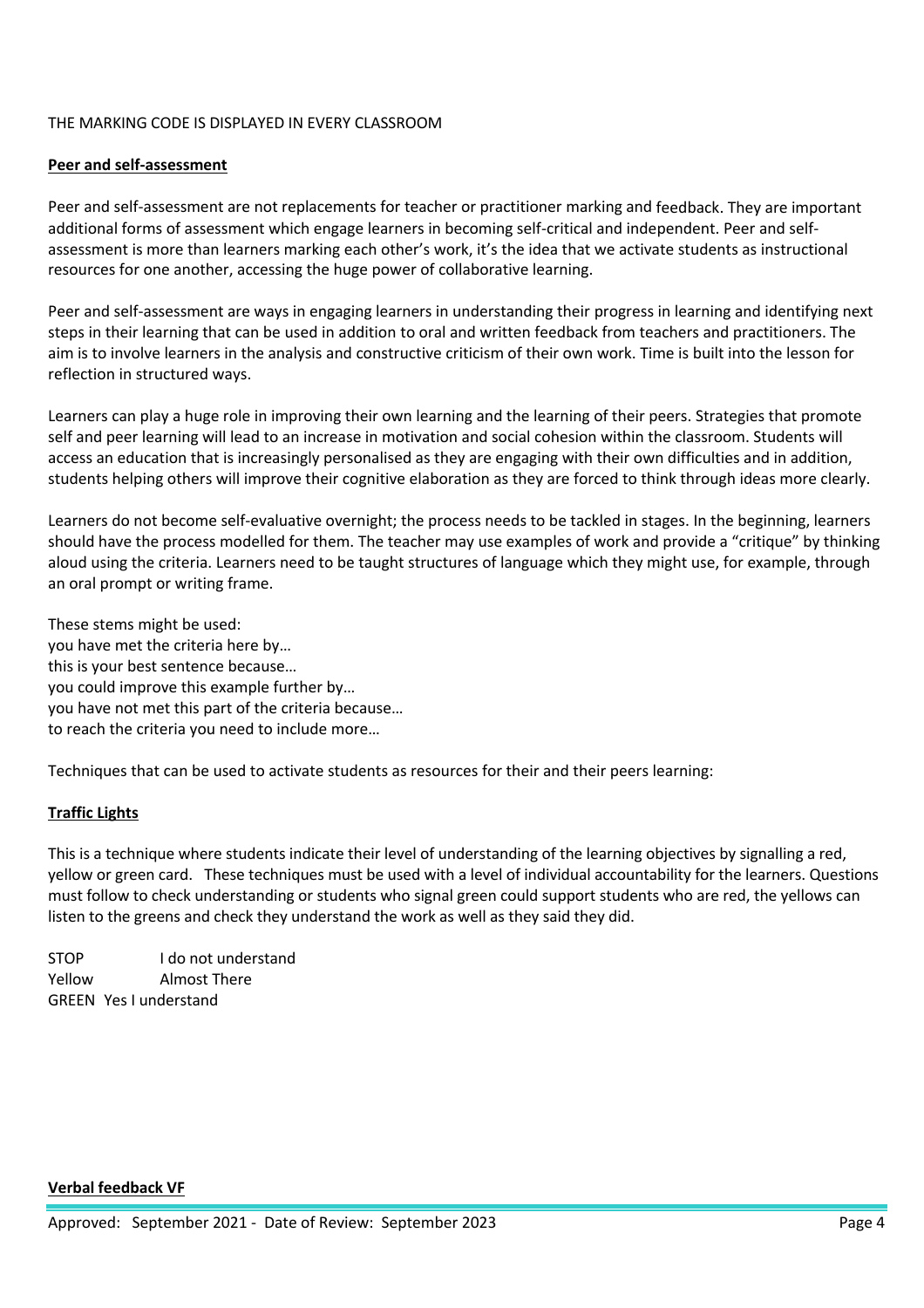Verbal feedback is a powerful form of feedback and needs to be planned for. Success and improvement against the learning objective and success criteria for the task is one of the most effective focuses for feedback. This form of assessment may be applied for PE and Drama.

If the practitioner plans to use this approach it is important to indicate on the piece of work that this has happened through the use of symbols (VF) and a brief comment to summarize the feedback, this can also be written by the student. Some prompts for verbal feedback can be seen in the table below;

| <b>Examples of oral prompts</b>                                                 |
|---------------------------------------------------------------------------------|
| Good try, but that's not correct. Actually, it's                                |
| Yes, what you're talking about is called                                        |
| That would make sense. Good thinking                                            |
| Try that again. This time, include                                              |
| What do you mean when you say it needs more detail?                             |
| How might you take that further? Which would be the best way to?                |
|                                                                                 |
| All this is really important, but it's really your use ofthat will improve your |
| work                                                                            |
| Spend a few minutes deciding which two changes you will make to your            |
| Let's think about what we've learned so far. Firstly, we                        |
| Let's just think about what we've discussed - is there anything else you might  |
| do?                                                                             |
|                                                                                 |

# **Written Feedback**

Written feedback to learners about their work should help them learn. Teachers need to provide learners with written feedback so that they recognise their next steps in learning and how to take them. Effective written feedback has the following characteristics:

- it focuses on the learning objectives selectively
- it confirms that the learners is on the right track
- it stimulates the correction of errors or improvement in a piece of work
- it scaffolds or supports the next steps
- it provides opportunities for a learners to think things through for him/herself

When giving feedback it is worth noting that ineffective feedback can have little or no effect on their learning.

#### **The Marking of Students' Work**

The purpose of marking students' work is to:

- Acknowledge individual student achievements
- Identify the steps they need to take to progress in their learning
- Ensure effective dialogue between teacher and learners
- Facilitate self-esteem and motivate students
- Ensure high standards of presentation, accuracy and quality of students' work